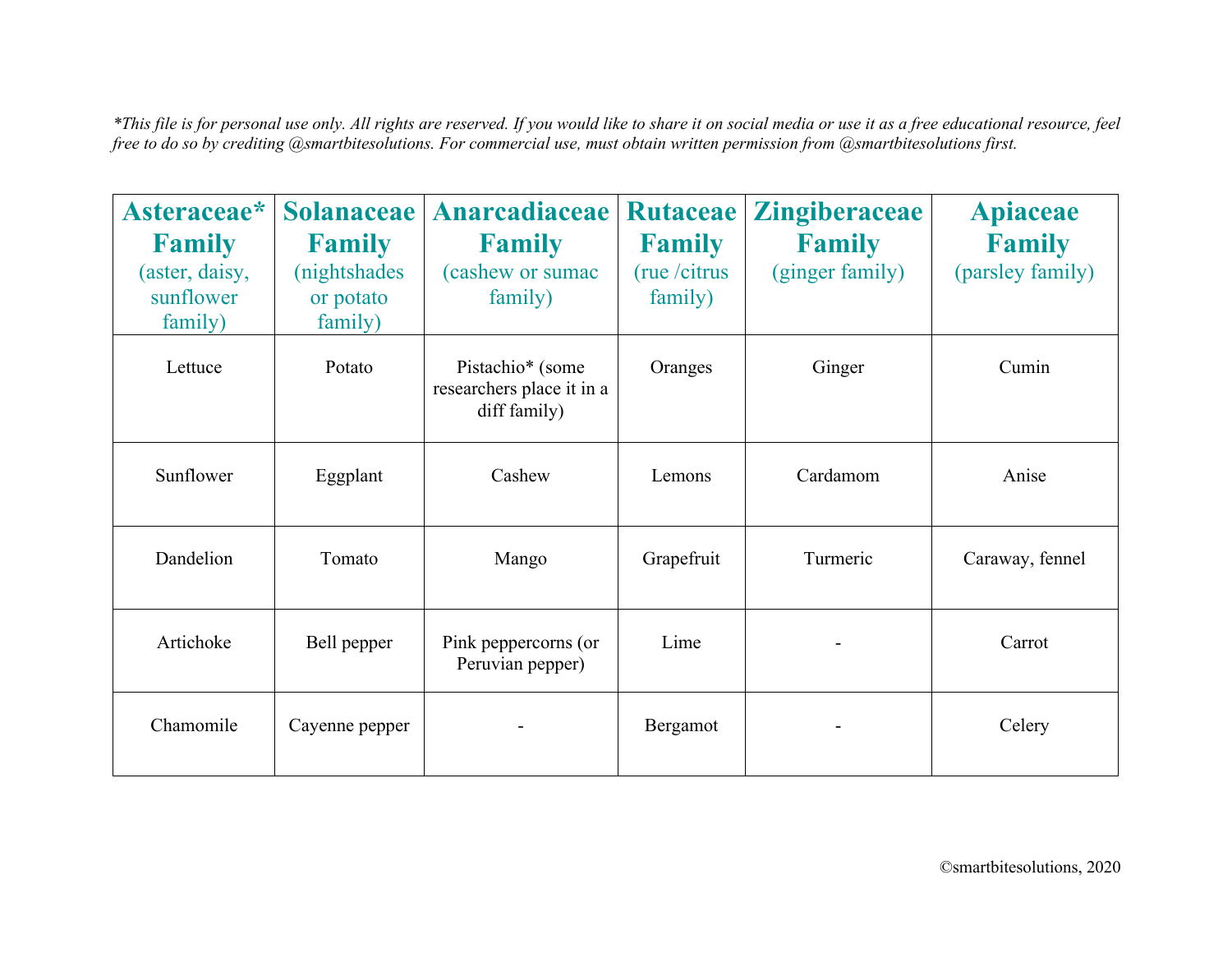| Chicory | Chile pepper             | $\overline{\phantom{a}}$ | Citron                                         |                          | Coriander        |
|---------|--------------------------|--------------------------|------------------------------------------------|--------------------------|------------------|
| Sage    | Paprika                  | $\overline{\phantom{a}}$ | Mandarin                                       | $\overline{\phantom{a}}$ | Dill and Parsley |
| Stevia  | $\overline{\phantom{a}}$ | $\overline{\phantom{a}}$ | Sichuan<br>pepper<br>(common in<br>Five spice) | $\blacksquare$           | Parsnip          |

Please be aware that although it is possible for foods/plants from the same botanical family to cross-react, this is not always the case. In other words, if you are allergic to one member of a family, it doesn't mean you are necessarily allergic to others in that group. Do not remove foods from your diet if not necessary, without conducting proper tests or consulting with your allergist and a Registered Dietitian.

Asteraceae Note: These are only selected members of the Asteraceae family that are commonly used as a food. There is emerging evidence of severe cross-reactivity with food and pollen allergens (PFS) in patients sensitive to Asteraceae allergens. Talk to your health care provider if you suspect this is your case.



NOTE for those with allergies to pepper: Notice that cayenne, paprika and chile belong to one family; whereas black/white pepper (not listed here) is a member of its own Piperaceae family. Moreso, both black and white varieties come from the same plant. Sichuan pepper belongs with citrus plants and pink peppercorns are relatives to cashew and pistachio. This information may be

useful in navigating the grocery store, choosing safe foods and dealing with substitutions.